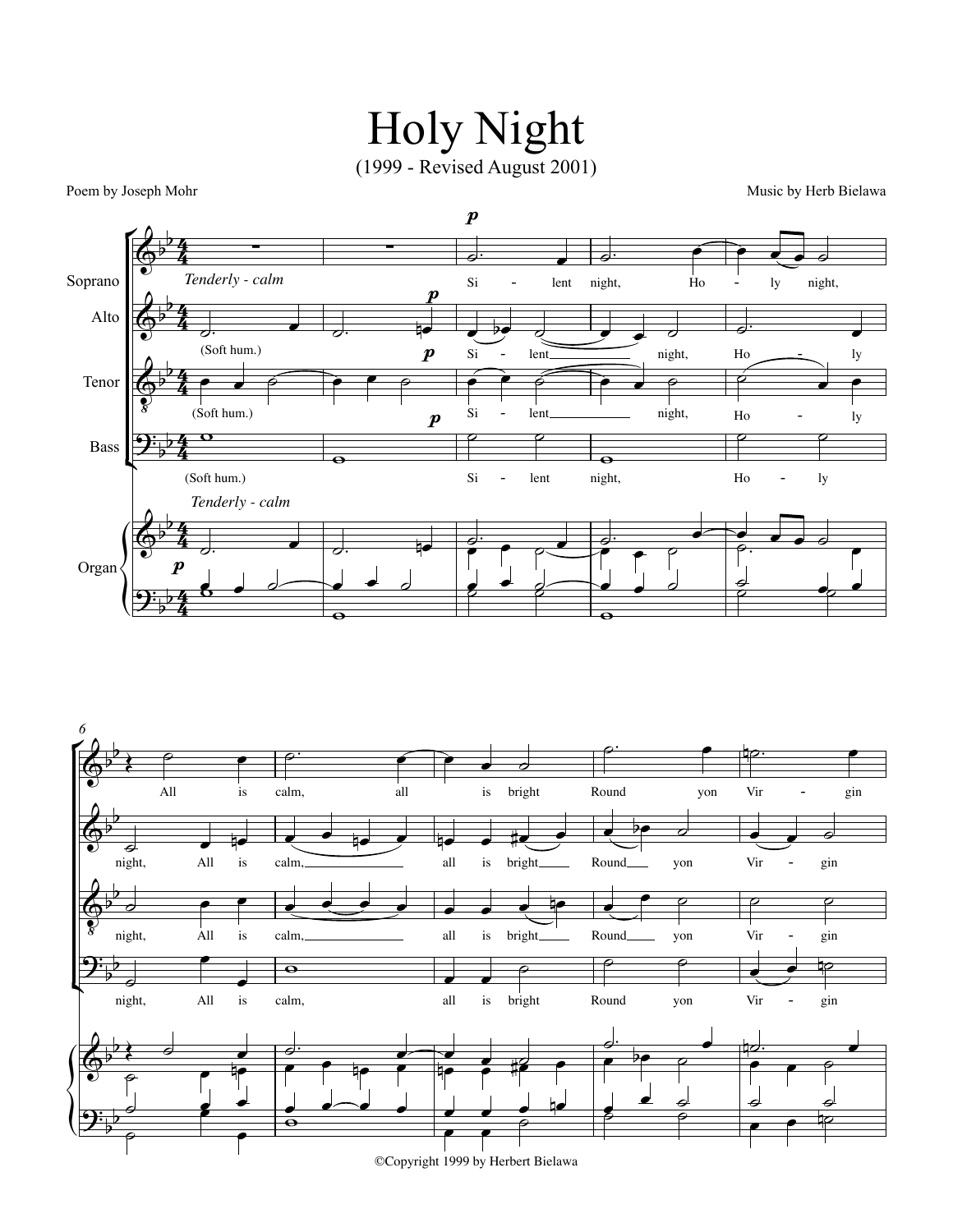



2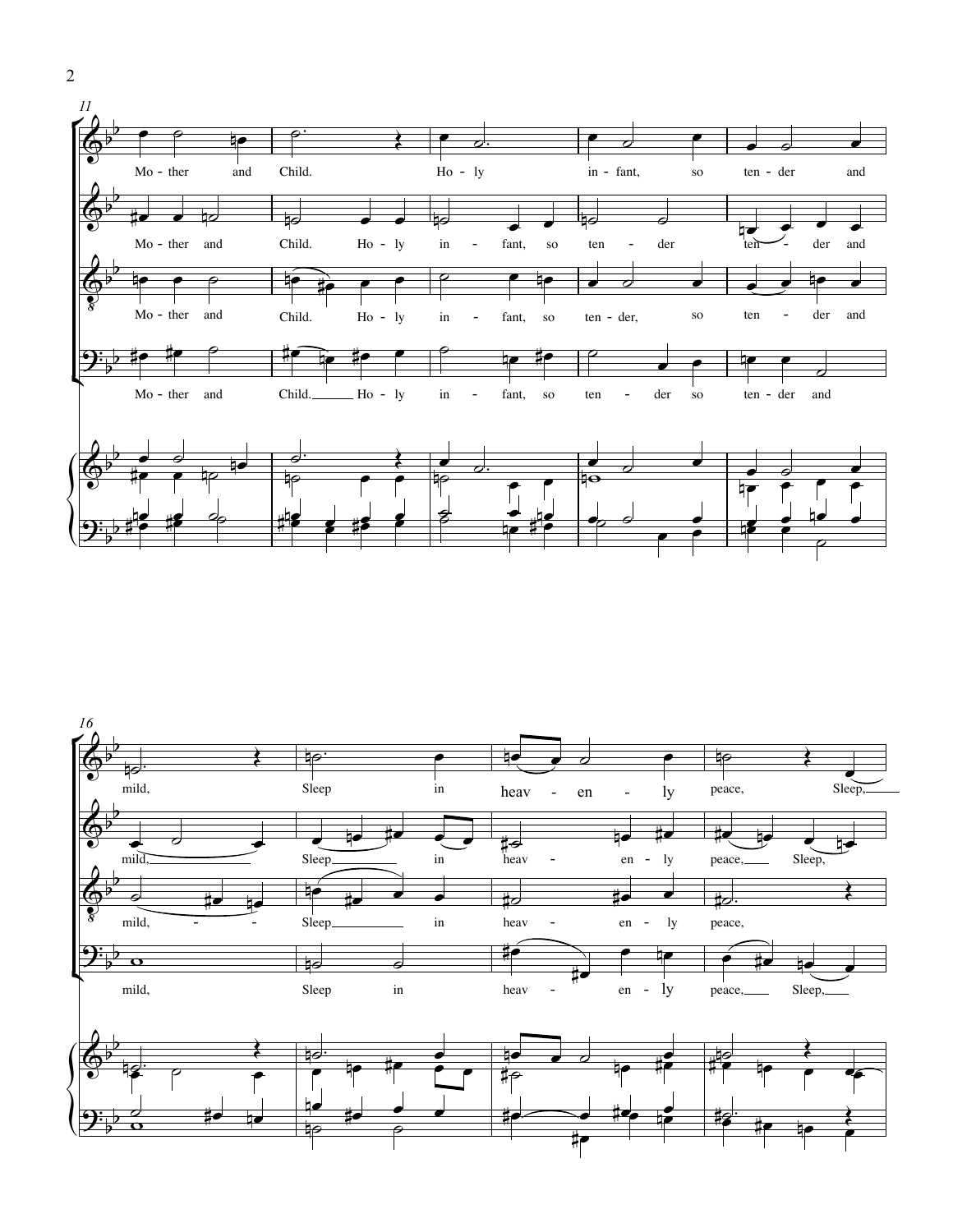

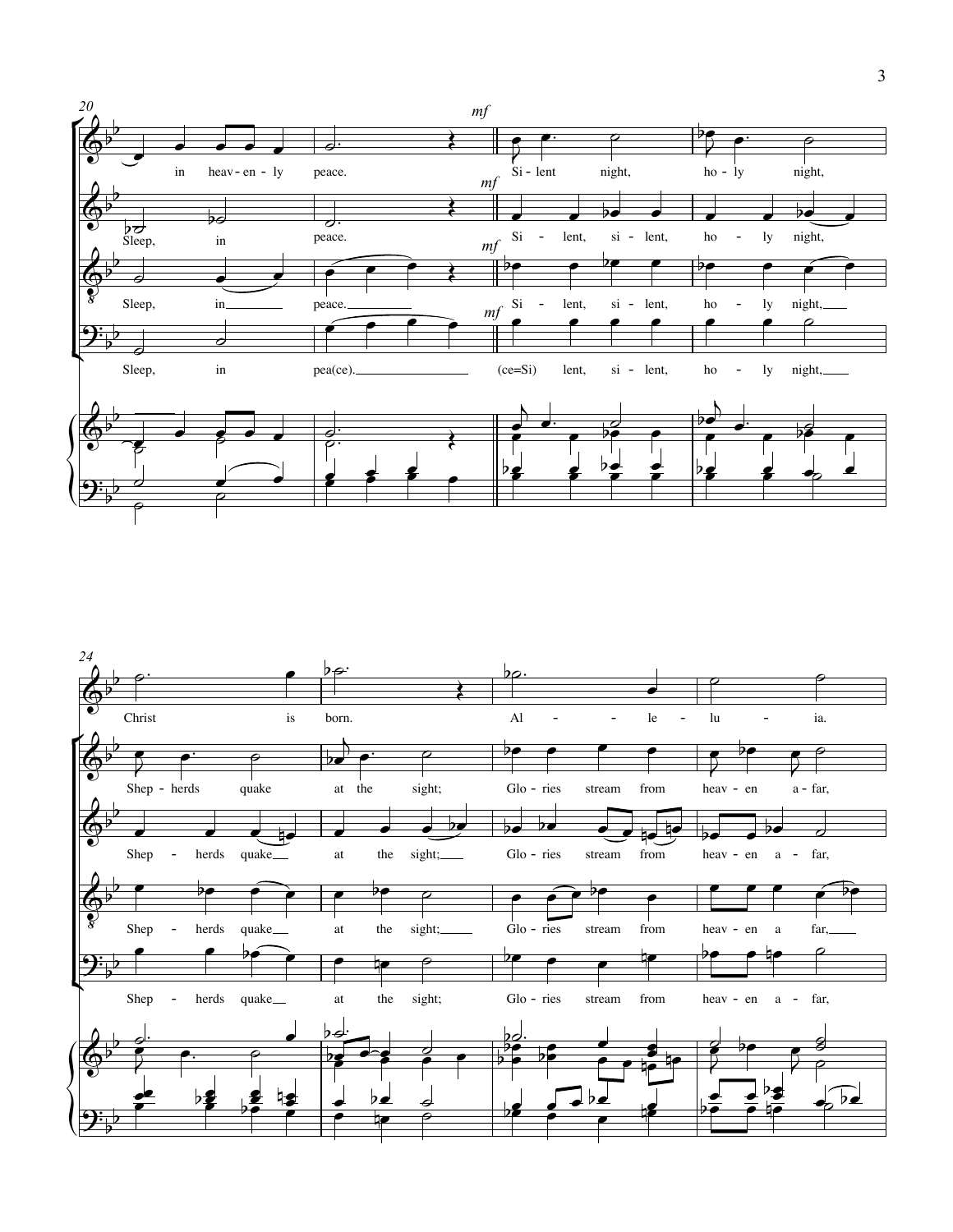

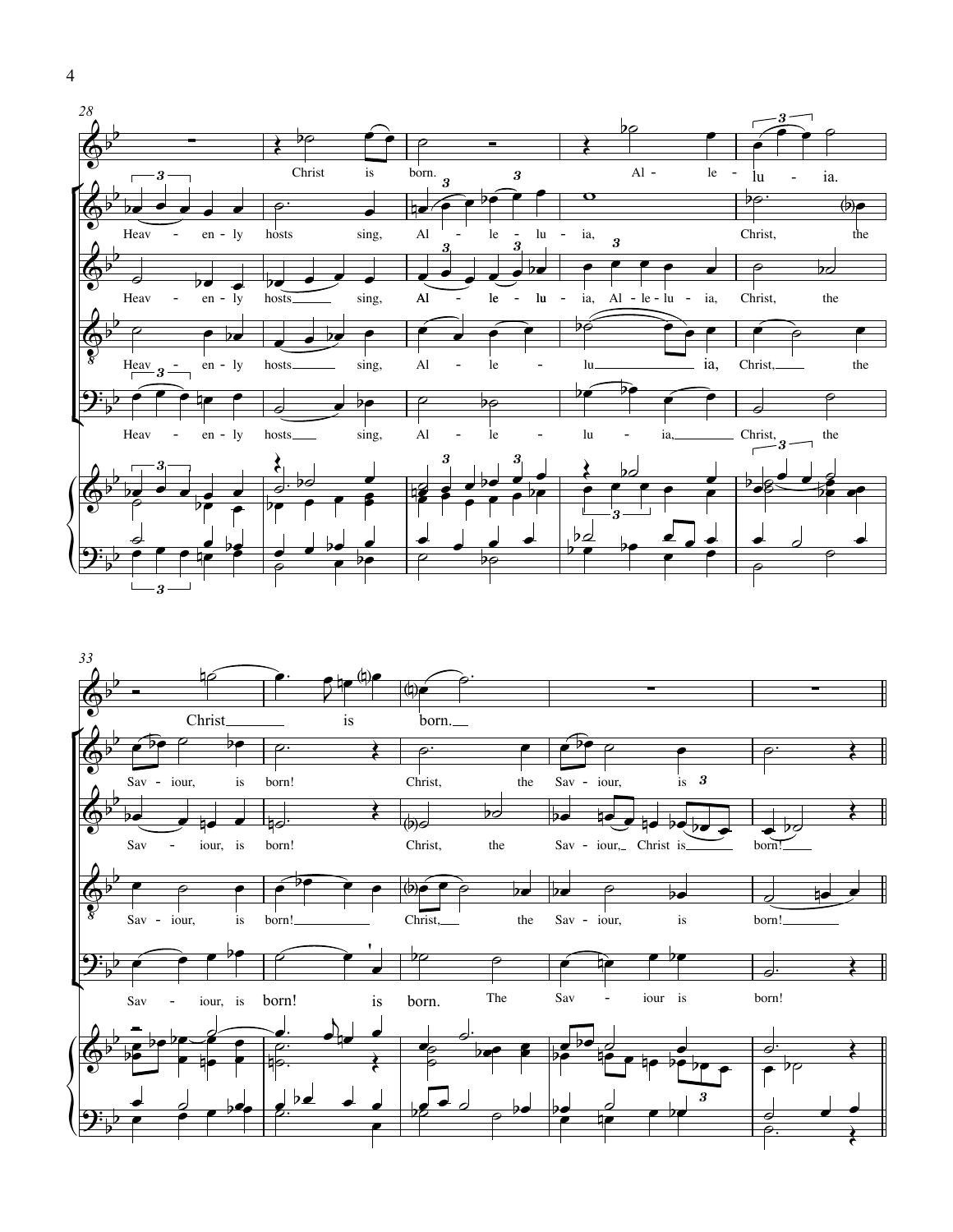

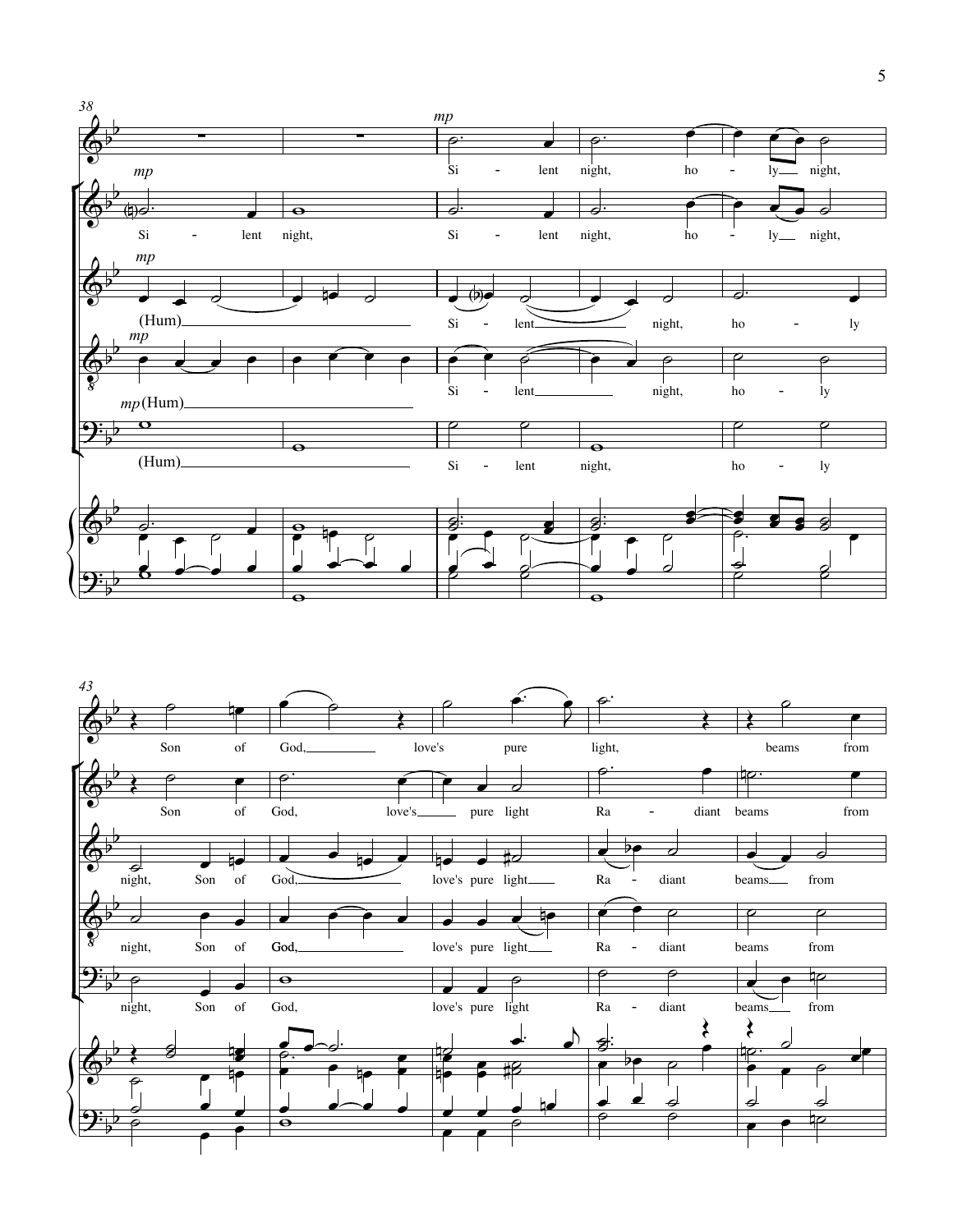



6